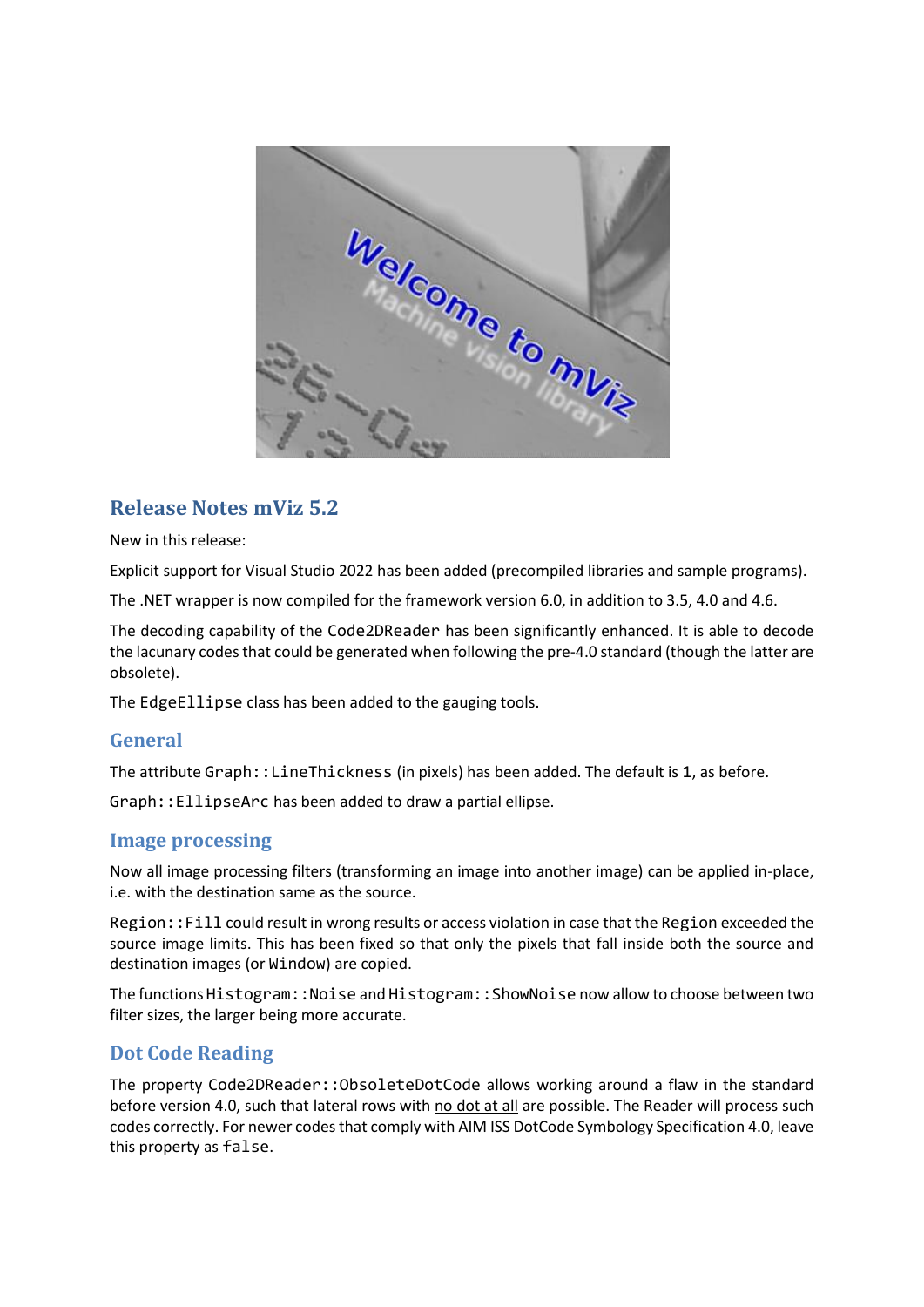The property Code2DReader::QuietZoneClutter lets the reader deal with spurious stains or debris in the quiet zone area. If the periphery of the code is clean, you can disable this feature.

The reading capability of the Dot Codes has been improved.

### **Gauging**

An EdgeEllipse gauge has been added. It works in a way similar to the EdgeArc, and allows two axis of different length and arbitrary direction. It can be useful to measure circles viewed in perspective, or real elliptic shapes, open or closed.

In the drawing of the gauge handles, the beginning handles are now drawn square rather than round, to distinguish. This is purely cosmetic.

The property EdgeArc::Circle has been renamed EdgeArc::Closed, for consistency. This can impact code that uses it, but the functionality is unchanged.

#### **mViz+**

Support for the EdgeEllipse has been added.

Some variable declarations could be duplicated in the generated scripts. This has been cured.

# **Release Notes mViz 5.1**

New in this release:

The selection of the instances in pattern matching is now governed with a contrast criterion in addition to the matching score. This is useful to avoid false occurrences found in dark areas.

### **General**

A function Graph:: Rectangle has been added to draw a rotated rectangle. We recall that an upright rectangle can be drawn with Graph: : Box.

The size of an image can now be obtained as a pair Site Image::Size() rather than separate Width, Height properties.

The Vertex argument of ArcPath::Draw (drawing of a curvilinear path) has been changed from Boolean to integer to allow specifying a marker size. This could break existing .NET code.

### **Image processing**

The argument Connexity8 of Morpho::RegionalMaxima was not honored when false. This has been fixed.

The method Path::Smooth was not always handling closed paths correctly near the closing. This has been fixed.

EdgeMap::Draw now allows to specify the size of the vertices rather than presence/absence, following the size convention of Graph: : Dot. Caution: the argument EndpointSize was previously a Boolean type.

The method Operator::Convert for color system conversion can now be used in-place (output image same as input).

# **Dot Code Reading**

Decoding of *rectangular Data Matrix* codes could sometimes fail due to bad internal initialization. This has been fixed, and the decoding rate is improved. Square codes are not impacted.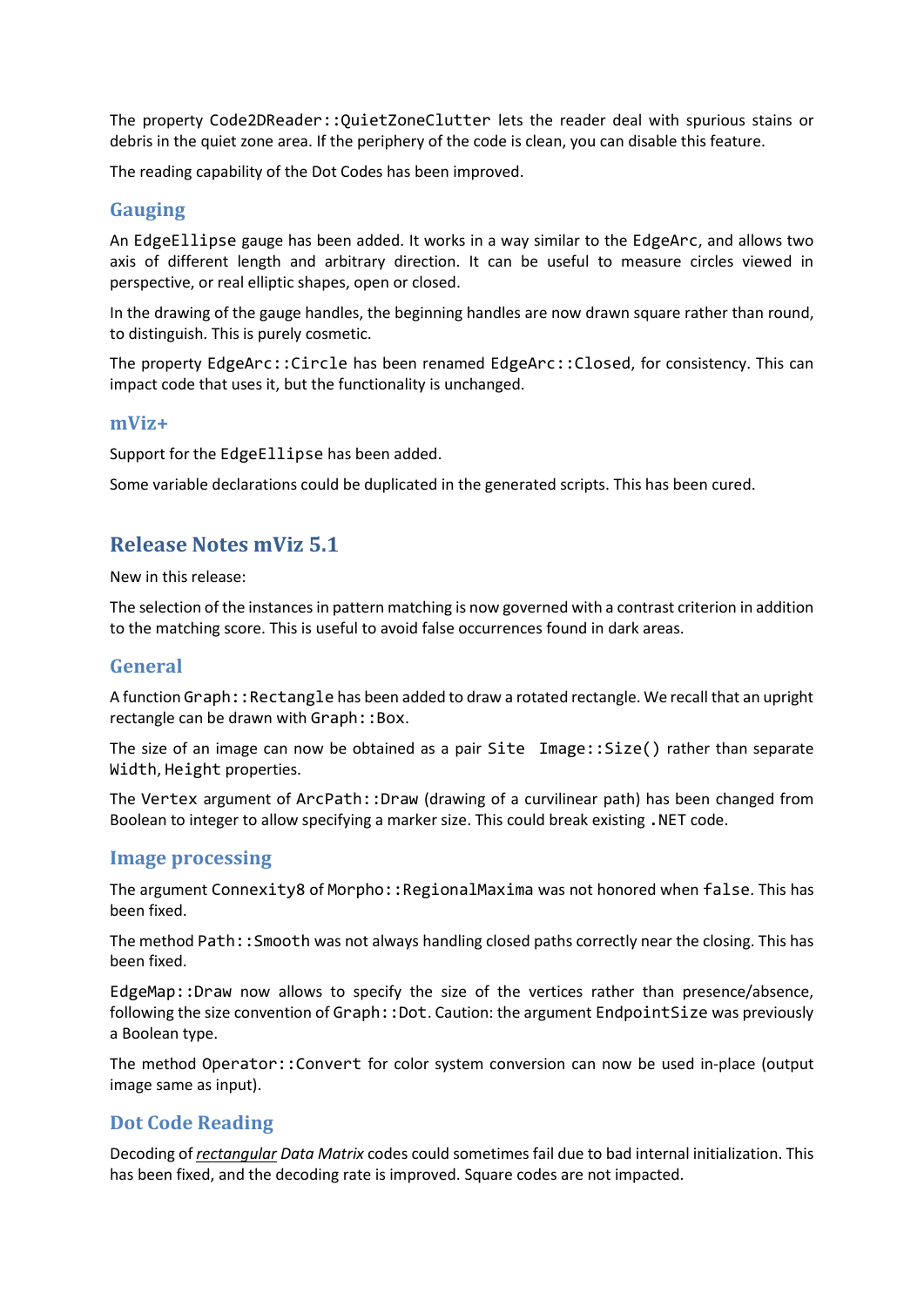The parameter StartLevel can now be set to the value -2. This magnifies the image by a factor 4 (while -1 corresponds to a factor 2). This feature should only be used on difficult tinny codes, as it will significantly increase the running time.

# **Template matching**

The method Locator::Train with a Region mask argument was assuming that the region origin was (0, 0). The method now takes an extra argument SrcWindow. When true, the origin is the origin of the Src image (in case it has a Window). As the default is false, existing C++ code is not impacted. .NET code requires the new argument.

The property Locator::MinContrast is now exposed to allow filtering out too dark instances. The default value is 0.25, meaning that reducing the ambient light by a factor four will result in the disappearance of all instances. In such situation, the minimum contrast can be lowered.

As a consequence, 1) the Pose information now contains the measured contrast as member Contrast and 2) a new overload of Locator::Draw allows enabling the display of the numerical values of the scores and contrasts. 3) the contrast can be seen in mViz+ as well.

# **mViz Code2D**

The parameter StartLevel (used to optimize the search for tiny or huge codes) is no more exposed as a variable range. This was useless as all levels above it are tried anyway.

# **Release Notes mViz 5.0**

New in this release:

- Improved omnidirectional barcode reading;
- Improved line and circle fitting, and ellipse fitting;
- The Locator can be trained with an "external" edge map;
- Miscellaneous fixes and improvements.

As of mViz 5.0, licenses for 5.x are required. Upgrades from lower versions can be obtained.

The new module Inspection requires a specific license. Anyway, it is also included in the Full Set.

# **General**

The function Graph::ZoomToWindow was ignoring the presence of scrollbars, sometimes causing part of an image to remain hidden. This bebavior has been changed.

Saving an image with a . jpg or . jpeg extension resulted in the file being a BMP format internally, instead. This has been fixed.

The properties Width and Height of the Region objects have been discarded because of the cost of the (unnecessary) updates. These values can now be explicitly queried via the method Limits Box(int Margin= 0).

Graph::Offset now has an overload taking a Site argument instead of separate coordinates.

### **Image analysis**

Methods Path::EllipseFit and Poly::EllipseFit have been added. They allow a best fit of an ellipse to a Path or Poly. In the same way as the similar LineFit and CircleFit methods, they support Accurate (outlier-free data) and Robust modes.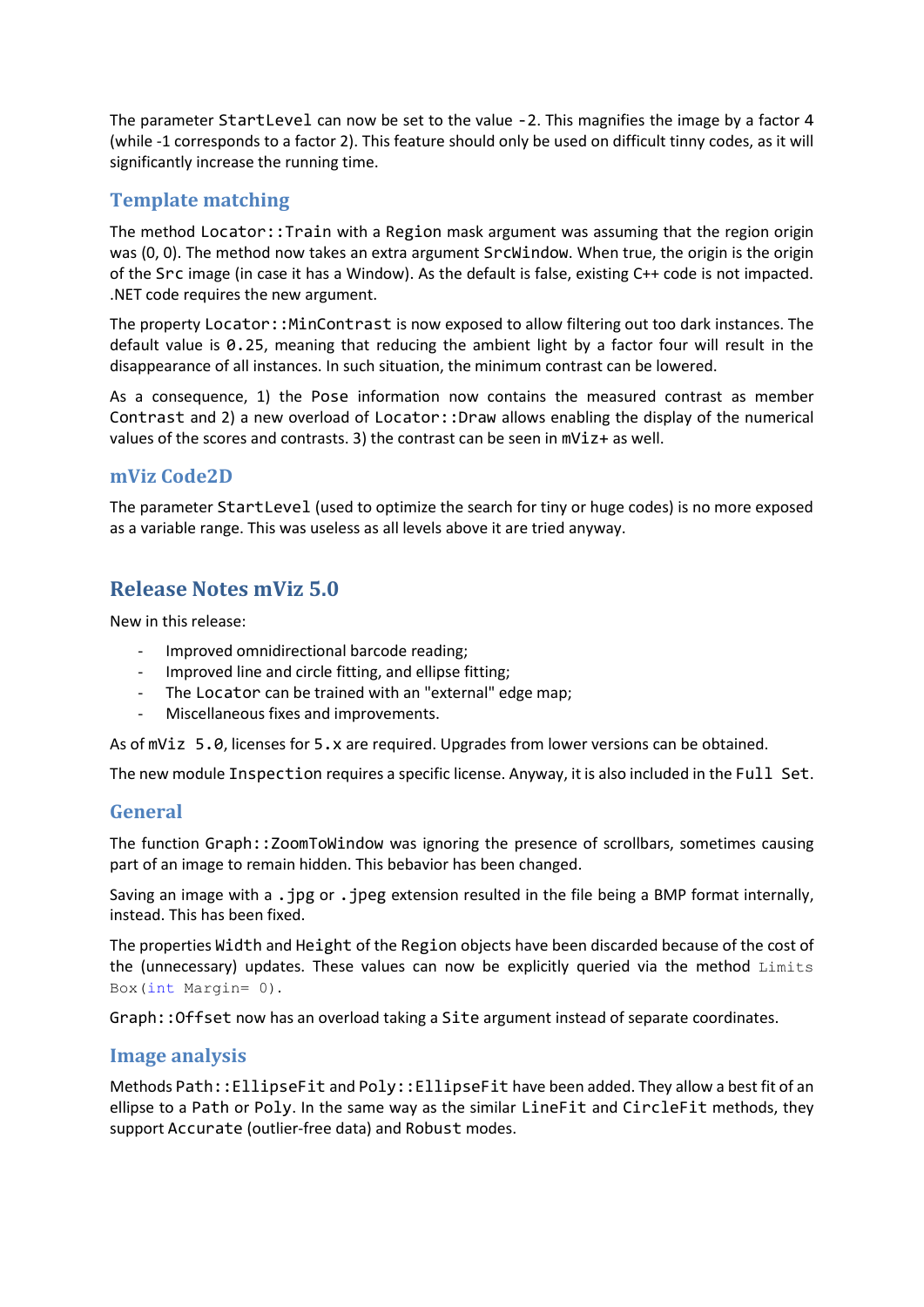The function Path::Ellipse was conceptually wrong and we decided to remove it. It is now replaced by Path::FilledEllipse, that has a different behavior. If that causes an issue for you, please contact the technical support.

The method EdgeMap::GradientMaxima has a new parameter UpperLimit, that allows to suppress the high gradient values (the low values are suppressed below the parameter Noise).

The methods Draw of the Pyramid object now draws the images of the various levels in a nonoverlapping way. This behavior can be changed by means of the Overlapping argument.

The required offset for a given pyramid level can be queried with Pyramid::DrawingOffset.

# **Gauging**

The parameter Size of EdgeRectangle::Locate was incorrectly passed, resulting in wrong gauge dimensions. This has been fixed.

The line segments suffered from a wrong reference direction, causing the polarities to be incorrectly handled. This has been fixed.

# **Template matching**

The Locator can now be trained with an edge map image rather than a plain grayscale. This allows to feed the result of a gradient filter or the output of the EdgeMap::GradientMaxima or EdgeMap::StrongEdges methods. The map must be non-maxima suppressed (thin edges).

# **Bar Code Reading**

The Code1DReader now supports reading in arbitrary directions without having to adjust NumDirections. As a benefit, the running time does not increase with NumDirections. To obtain this effect set NumDirections to the Auto value, as is now done by default. CAUTION: if existing code relies on the previous default value 2, consider choosing between Auto and 2.

# **OCR**

The property CharReader::MinimumContrast has been added. It is helpful to discard dark features that could be taken for characters.

# **Dot Code Reading**

The property Code2DReader::AccurateEdges is no more activated by default, as this is not always necessary.

### **Inspection**

The methods EdgePoint and RibbonPoint have been added to the SnakeGauge. They allow you retrieve the coordinates of the points found during inspection.

Caution, for consistency, SnakeGauge::AssessEdges has been renamed SnakeGauge::AssessEdge. Existing code will be impacted.

The folder Images now contains the files Gasket Ribbon.png and .sng that are used as demos for the ribbon inspection mode.

There were several inconsistencies in the GUI of the utility mViz Snake. They have been fixed.

The Help information was wrong. This has been fixed.

Interaction with zoom on could cause wrong behavior. This has been fixed.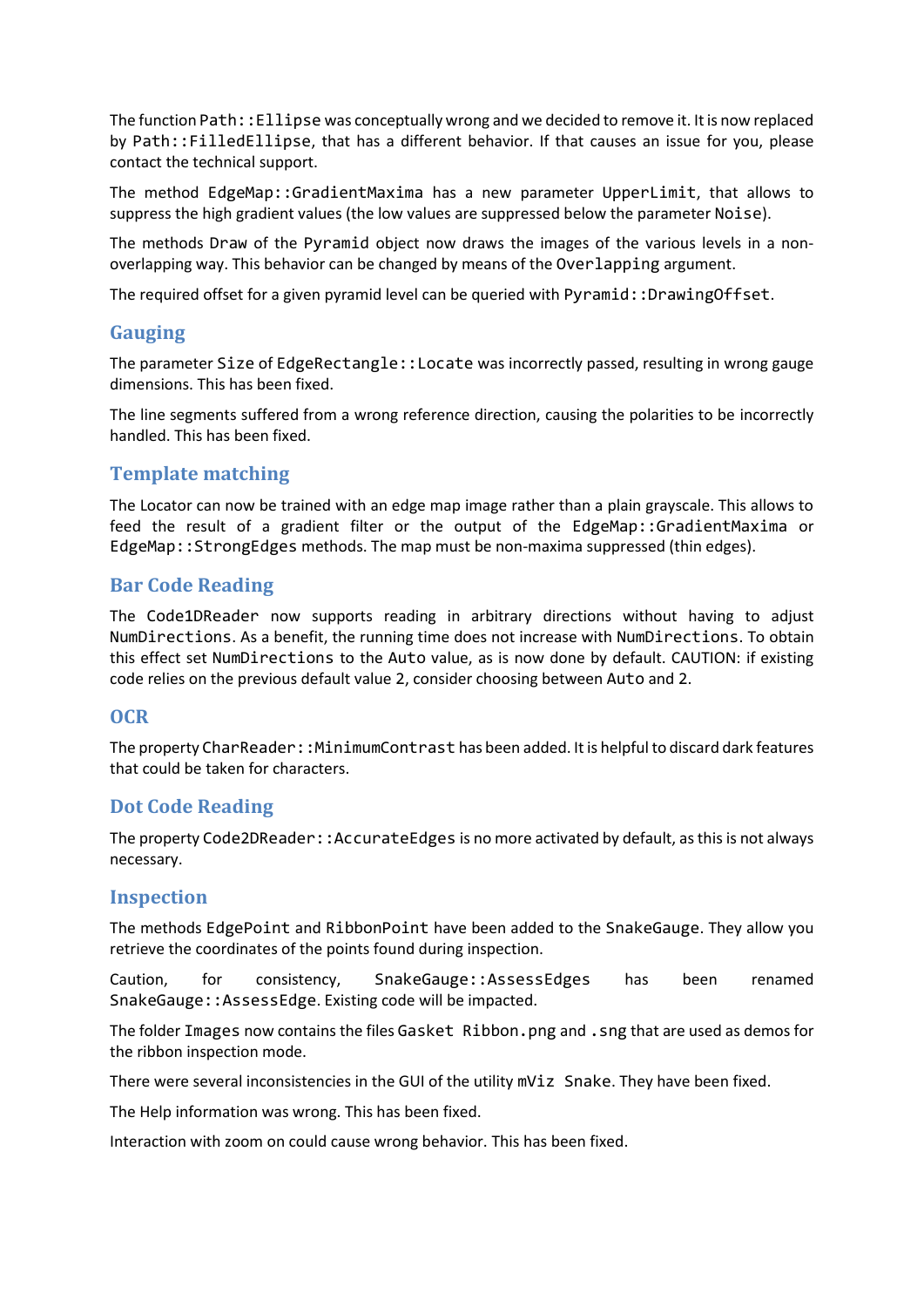#### **mViz+**

The class properties with an enumerated type are now echoed as the relevant enum value rather than a cast integer.

# **Release Notes mViz 4.5**

The release features a new powerful tool called Snake. It lets you perform inspections along a path of arbitrary shape. Try the utility mViz Snake and play with the image SnakeTest. bmp and the model file SnakeTest.sng.

The libraries compiled with Visual Studio 2019 are now available.

Notice that this is the last release to come before the version 5.

#### **mViz Snake**

There is new utility application called mViz Snake. It lets you create, edit and test a SnakeGauge interactively. A SnakeGauge has the capability to inspect an edge of arbitrary shape, made of a sequence of line segments, circular arcs or splines. The deviation from the ideal shape can be assessed in different ways. The SnakeGauge can also inspect the width of some ribbon following this path, and detect anomalies.

After design, the layout of a snake can be saved to disk for reuse in your application. You can also create your own interactive editor.

#### **General**

The method Image::Read was causing memory leaks when reading .png files. This has been fixed.

The class Graph now supports the method Bezier to draw a cubic Bezier arc.

#### **Image processing**

The methods Operator::DeBayer for Bayer-pattern reconstruction, Kernel::Convolve, Operator::Equalize and Geometry::Transform did not support not working in-place (source = destination). This has been changed.

The method Morpho::Distance now supports 16 bits values, allowing to process large images (distances up to 32767 pixels). Check the new argument Large. When set to true, the result image is of the type Gray16.

A method XY::Circumcenter has been added. It computes the center of the circumscribed circle by three given points, and only that.

The method EdgeMap::Step edges takes a new argument ShowPolarity that enables an output mode compatible with the convention white=edge, black=non-edge.

The value of the noise amplitude in Histogram::Noise has been adjusted to correspond to the standard deviation in case of Gaussian noise.

An overload of the function Profile::EdgeDetect is now available. Instead of returning all detected edges, it returns the strongest.

The objects of the classes Profile, Path, Poly and Region now have Write and Read methods for file archival.

The class Poly now has the same methods as some already found in Path: Smooth, LineFit, CircleFit, Center, LineDeviation, CircleDeviation.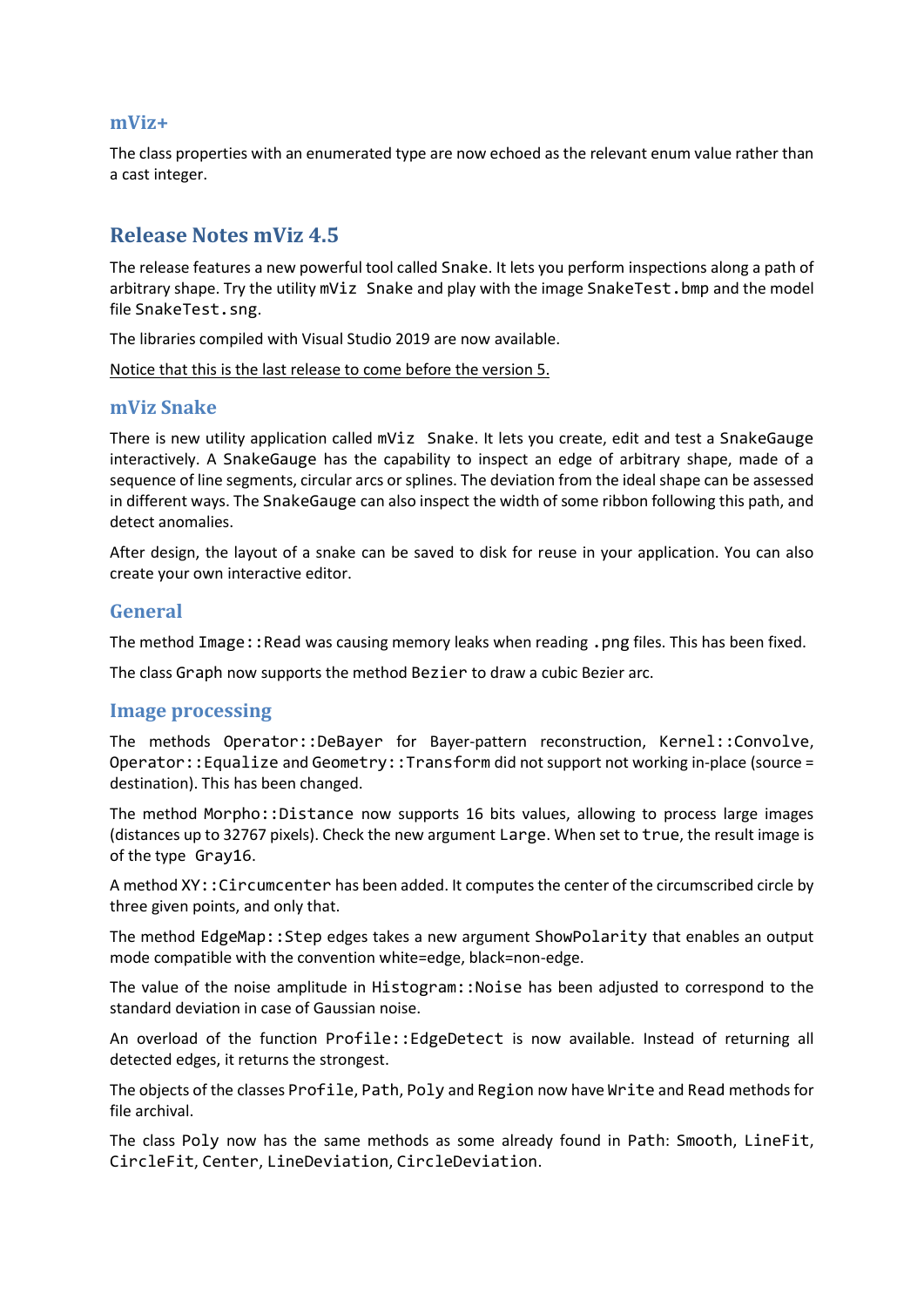The method Region::Invert is now available to get the complement of a region with respect to a rectangle (image window).

Appending to a Profile without first initializing it (Profile::Append) was not possible. This has been changed.

The method Geometry::Transform to apply a precomputed geometric transformation was inaccurate in the interpolation mode. This has been fixed.

The filtering method Profile::BoxHighPass was performing a rescaling of the signal. This rescaling has been removed. The computed values will be impacted.

# **Blob Analysis**

When computing the feature BlobConvexAreaRatio, the convex areas and the ratio were wrongly computed as negative values. This has been fixed. The computation of the feature BlobConvexArea alone did not have this problem.

If this a problem for you, please contact the technical support.

### **Gauging**

CAUTION: we changed the BestSpan policy in the EdgePoint gauge to select the shortest rather than the longest span. This is more logical as edges with a long span are of little interest. This will change the behavior of existing code that uses this feature.

### **Bar Code Reading**

The flag SymbologyIdentifier has been added to enable/disable the insertion of the FNC1-in-firstposition marker "]C1".

### **Dot Code Reading**

Due to a wrong internal transfer of information, the Code2DReader was not able to process the DotCode symbology. This has been fixed.

The Code2DReader was causing a memory leak. It has been fixed.

#### **mVizNET**

The following symbolic constants were missing and have been added (in the class Constant):

Constant::Auto Constant::NotInitialized Constant::MinShort, Constant::MaxShort Constant::MinInt, Constant::MaxInt Constant::MinFloat, Constant::MaxFloat

#### **mViz+**

The context menu of an image now provides a command Copy Window to Clipboard, which copied the content of the window (with annotations) rather than the bare image.

The name of the ClippingMode in the scripts was sometimes wrong. This has been fixed.

The Regional Minima in Morphology were not displaying, contrary to the Maxima. This has been fixed.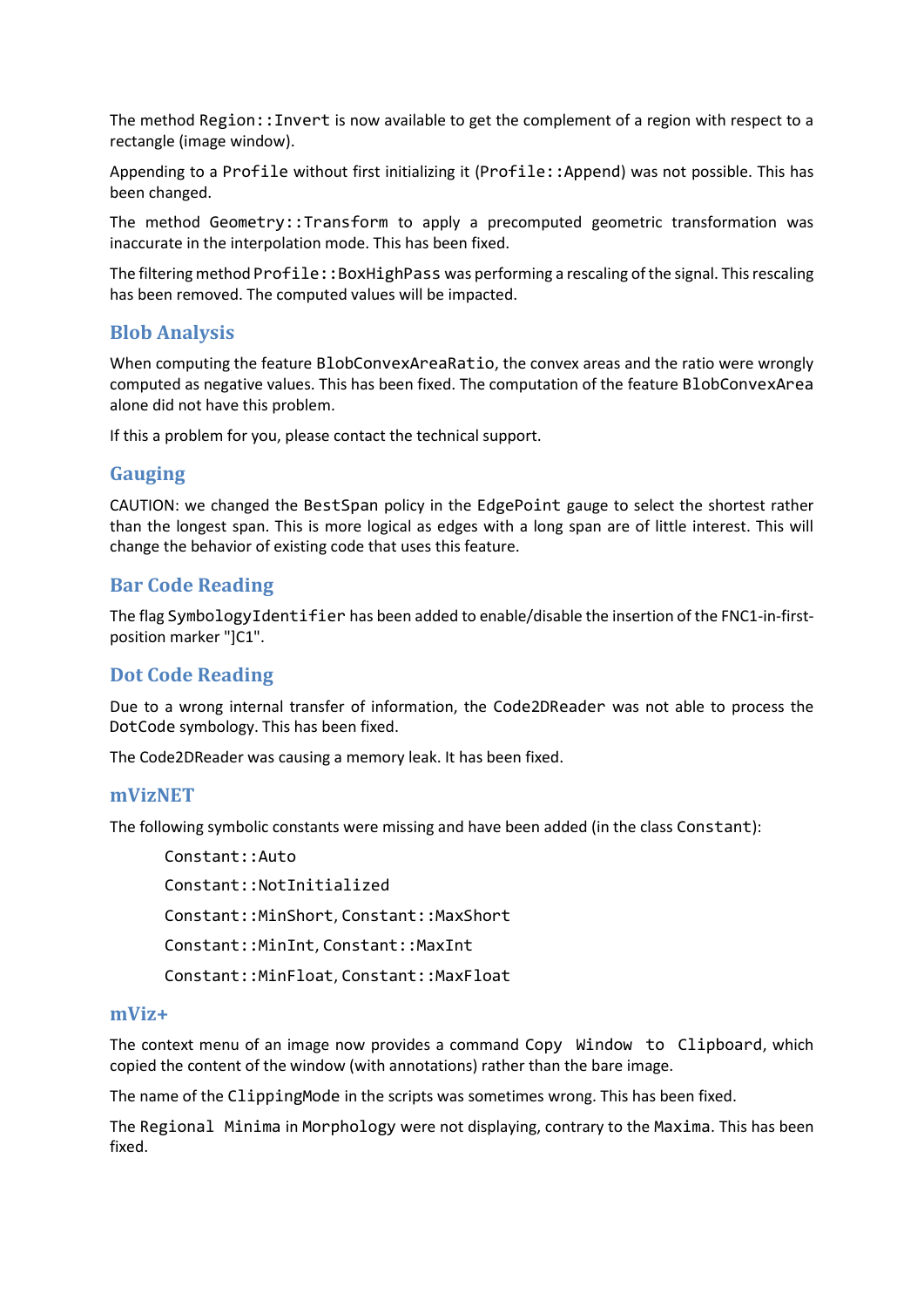# **Release Notes mViz 4.4**

This release features a nice improvement in the EdgeLine: you can now fit a line against an edge rather than over it, so that the fitted line wholly remains on a side of the edge. This is useful for gauging of edges with cracks.

The Blobs detector supports two new features for shape assessment.

### **Image processing**

The class Poly now has a ConvexHull method. It works the same way as that in Path.

The comparison operators Operator::Equal/Greater Test were returning wrong results on RGB images (these functions are marginally useful).

Creating a Region with a circular Quad object then getting the region outline could result in an infinite loop because of an algorithmic flaw. This has been fixed.

The methods Profile::Plot and Histogram::Plot were swapping the red and blue components. This has been fixed. It only affected the display, while the stored values were correct.

The method Histogram::Bin has a new overload taking a Component argument, to retrieve the frequencies when the image type was Rgb.

The methods Operator::EqualTest and Operator::Greater test were not working correctly with color images. This has been fixed.

The method Region::Follow was not resetting the Path argument, and this has to be done externally. This behavior has been changed.

In some particular cases, the method Region::QuadAppend could cause a later call to Fill to hang. This has been fixed.

Two models have been added to the calibration tool: Mirroring and Reflection. These are the equivalents of Rotation and Similarity, but with inverted coordinate system. Check the enumeration RegistrationModels.

# **Blob Analysis**

The features FilledArea and FillingRatio have been added. They allow to detect "hollow" blobs.

The arithmetic operations on Regions (Unite, Intersect, Subtract) could fail when the regions were obtained from blobs because of interference with the blob labels. This has been fixed.

### **Template matching**

The Locator could hang on images containing little features. This has been fixed.

The ShapeMatcher was not correctly handling the recognition based on selected blobs. This has been fixed.

### **Gauging and Calibration**

The EdgeLine gauge has a new property Fitting that specifies if the fitting must be made against the edge (one of two sides) or over it. Check the values of the enumeration FittingSide.

The Edge… gauges were ignoring profiles extending past the image edges. This behavior has been changed and partial profiles are now possible.

The parameters of the Similarity transform (Geometry::ModelFit) could be computed wrongly. This has been fixed.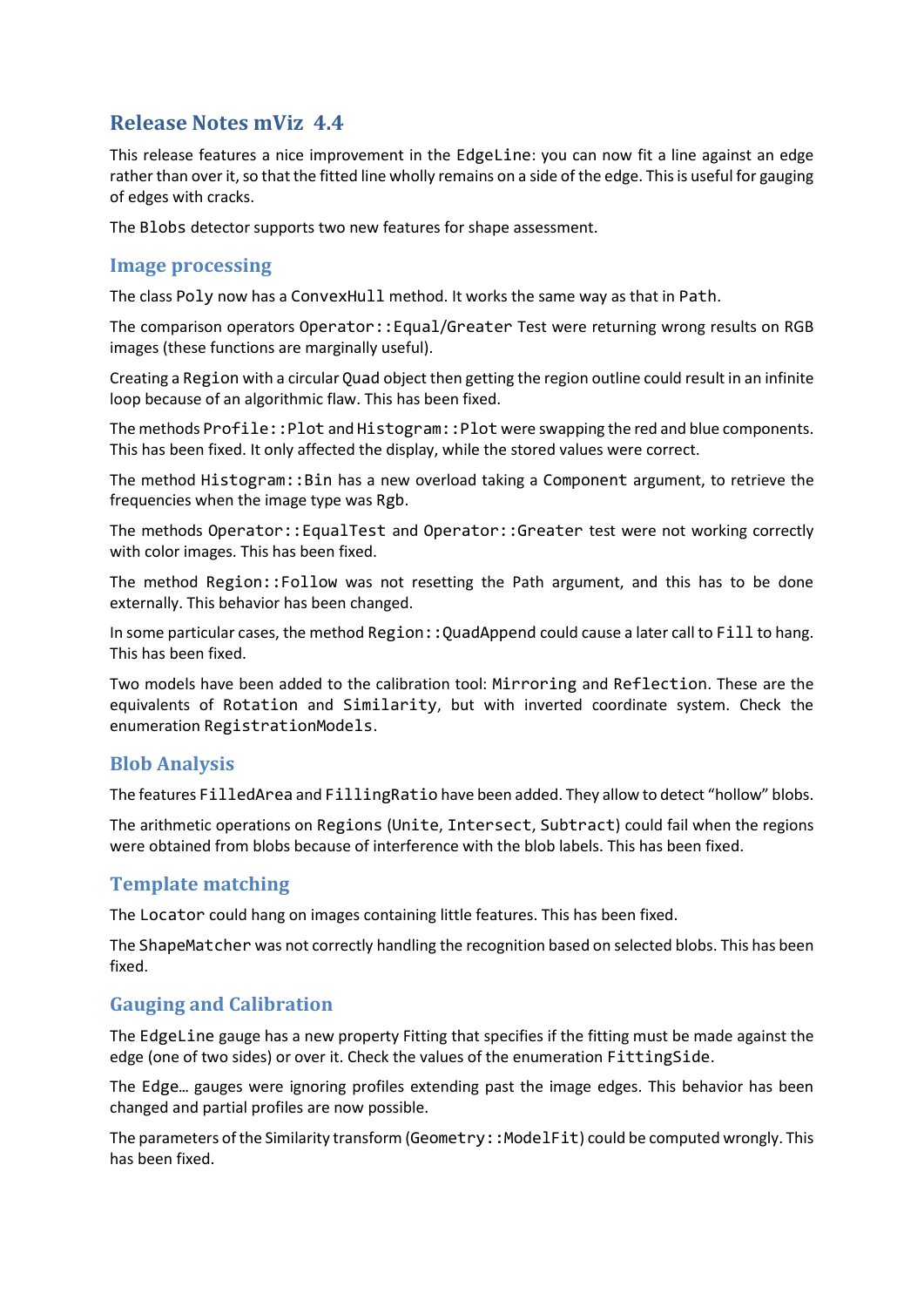# **Bar Code Reading**

The detection of the Start/Stop delimiting patterns of the ITF symbols was too permissive (since mViz 4.3), resulting in many false detections in valid barcodes when this symbology was enabled. This has been fixed.

# **Dot Code Reading**

QR codes: when a Kanji field is met, the reader will now generate a \000020 ECI, followed by the decoded data in the Shift JIS encoding. (Without such a delimiter, string interpretation by the application would have been impossible.)

QR codes: the reader was emitting the SymbolPosition, SymbolTotal and Parity in the returned string, in case on an (unbuffered) Structured Append. This has been suppressed, and the values are reported in data members instead.

### **OCR**

The reader will now return a relative contrast value in addition to the matching score. This is useful for text quality assessment. Check the member AverageContrast (global) and method CharContrast (per character).

Switching between the NoLayout anf FlexibleLayout modes could cause malfunctions because of wrong internal updates. This has been fixed.

Reading a font after a call to DeleteFontChar could cause a freeze. This has been fixed.

#### **mViz+**

Scripts generated with scalar arguments returned by reference were wrongly inserted in the scripts. This has been fixed.

The integration of the ShapeMatcher was very poor. This has been improved.

# **Release Notes mViz 4.3**

This release includes three important enhancements:

- The code reader now supplies the Quality Indicators for the QR codes;
- The locator has been enhanced to allow the detection of overlapping template instances.
- mViz is now available for the Vision Component Nano-Z smart camera, on request.

### **General**

Some sections of the User's Manual were missing. This has been fixed.

### **Image processing**

Path::Draw now allows to specify the size of the vertices rather than presence/absence, following the size convention of Graph::Dot. Caution: the argument VertexSize was previously a Boolean type.

All morphological filters now perform a straight image copy for a structuring element of zero size. This eases comparison with the original image.

The method Region::Box has been added to obtain window limits around a defined Region. This is useful to optimize the processing cost for filtering in a region.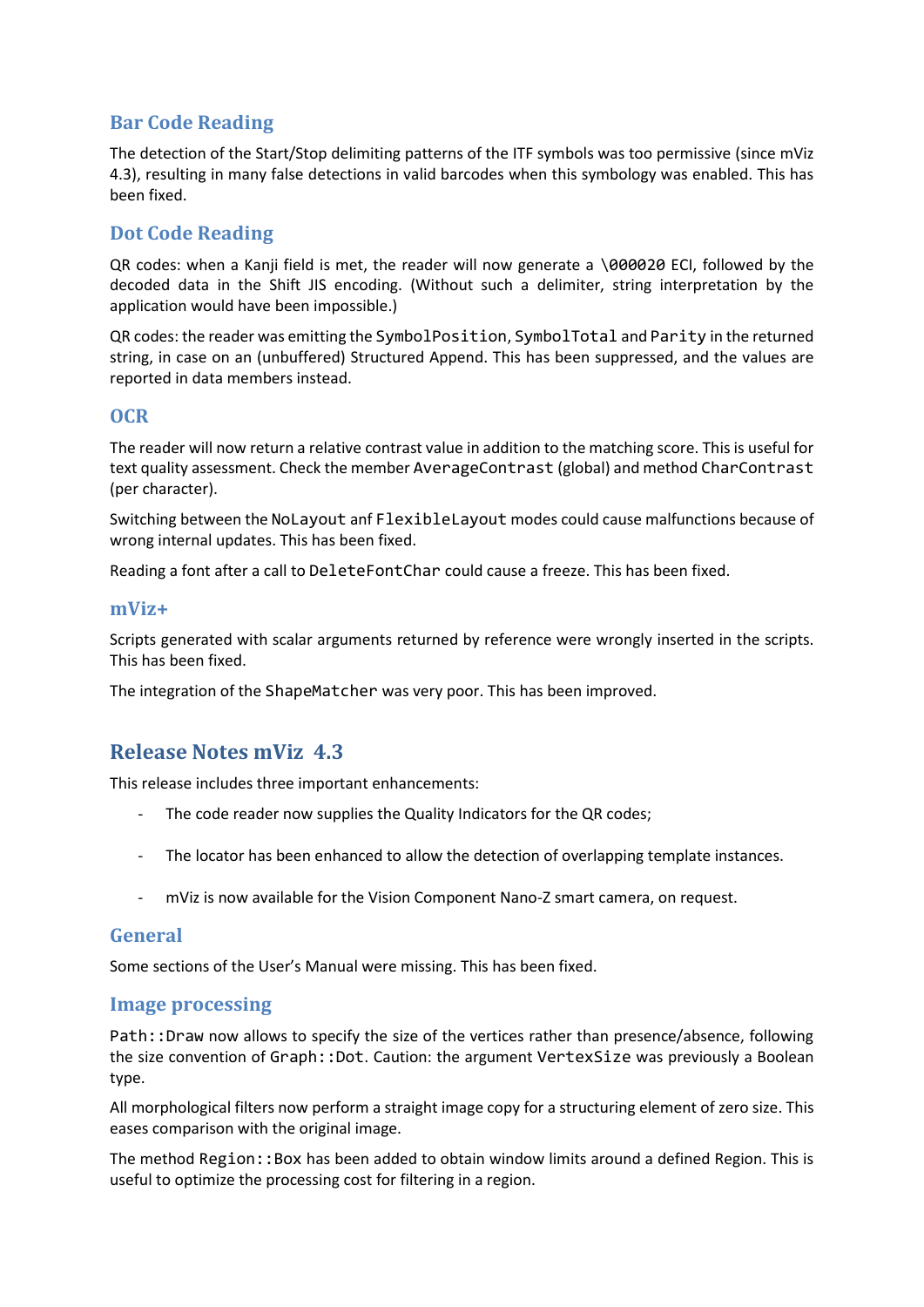#### Now instead of, for instance,

```
// Apply the Prewitt, using an image of the same size
Prewitt0.Set(Src);
Kernel::Canny(Src, Prewitt0, Canny2Gradient);
// Transfer to the source image, inside the wedge
Wedge.Fill(Prewitt0, Src);
```
#### you can use

```
// Get the region bounding box, with a 1 pixel margin
Limits L = Wedge.Box(1);
```

```
// Apply the Prewitt filter in the bounding box
Prewitt0.Set(Src);
Src.Window(L); Prewitt0.Window(L);
Kernel::Canny(Src, Prewitt0, Canny2Gradient);
Src.Window(); Prewitt0.Window();
```

```
// Transfer to the source image, inside the wedge
Wedge.Fill(Prewitt0, Src);
```
The comparison operators Operator::CompareEqual and .

#### **Blob Analysis**

The computation of the Centroid feature could cause a division by zero exception in case of a black blob. This has been fixed.

### **Template matching**

A property Locator::MaxOverlap has been added to allow detection of touching or even overlapping template instances.

The method Locator:: EdgePoints was returning wrong coordinates in the degrees angular mode. This has been fixed.

The ScoreType property is no more supported. The default value, NGCScore, is always used. If this is an issue, contact the Technical Support.

Peephole improvements have been made.

#### **Dot Code Reading**

The full set of Quality Indicators is now available for the QR Codes. (Do not forget to set the CheckQuality flag.)

The indicators are, by order,

- **Overall Grade**: this takes the worst of the grades below, giving a global idea of the printing quality.
- **Symbol Contrast**: indicates how different the foreground and background intensities are. The larger the better, as noise, dirt or other degradation can modify these intensities and complicate location/decoding.
- **Print Growth (Horizontal and Vertical)**: a measure of the relative thickness of the black/white cells, which can be adverse because of orverinkg/underinking or similar effects due to the marking process.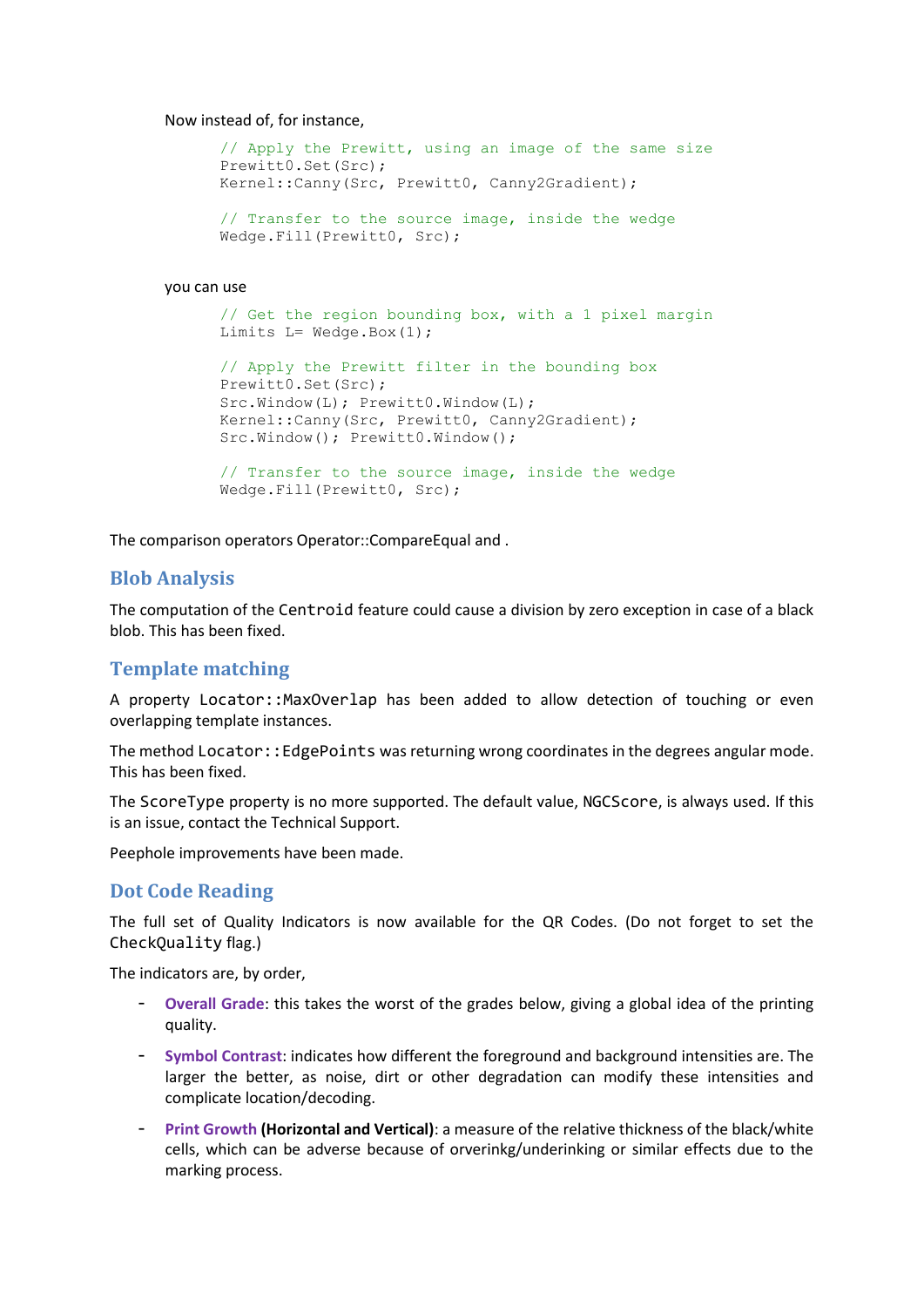- **Axial Non Uniformity**: indicates if the size of the cells differs along one axis compared to the other. This is often an indication of a mismatch in marking speeds across and along the substrate.
- **Grid Non Uniformity**: indicates if the cells are aligned on a regular grid, with no local deformation. This is often an indication of a mechanical disturbance in the marking motion.
- **Unused Error**: the 2D codes have a built-in error decoding capability, enabled by redundancy in the content. The more error correction capacity is consumed, the more likely a reading failure can arise.
- **Modulation**: is a measure of the uniformity of the reflectance of the light and dark cells respectively. Uneven modulation can be caused by irregular ink supply.
- **Reflectance Margin**: is a measure of how well each cell is distinguishable as light or dark in comparison to the global threshold. Insufficient margin can be caused by irregular ink supply or lack of contrast.
- **Fixed Pattern Damage**: detects various anomalies in the fixed parts of the code (finder pattern). Damage in these areas can make the symbol undecodable by lack of proper geometric references. The causes can be diverse.

Two extra indicators are QR Code-specific:

- **Format Information Damage**: checks if the three Format fields (alongside the three finder patterns) are unaltered. Wrong format infomation makes the QR unreadable.
- **Version Information Damage**: checks if the two Version fields (near two of the finder patterns) are unaltered. Wrong version infomation makes the QR unreadable.

In some rare circumstances, Data Matrix codes with a complex geometry could cause a freeze. This has been fixed.

The accuracy of some Quality Indicators of the Data Matrix has been improved.

### **Bar Code Reading**

The readability of the Interleaved 2 of 5 codes has been well improved.

Due to wrong coding, multiple barcodes side by side had a low reading rate. This has been fixed.

# **Release Notes mViz 4.2**

This release fixes a number of minor issues. Powerful line and circle fitting functions have been added, as well as assessment of linearity or circularity. They operate on Path data. Some blur and edge detection filters have been added.

A new utility program, mViz Code2D, has been added to ease the setting of the dot code reader for difficult cases and optimize the parameters.

#### **General**

We recall that all angles, either user-input or computed by mViz are expressed in Degrees by default. You can change this behavior by setting

```
Status::AngleUnit= Status::FromRadians;
Status::UnitAngle= Status::ToRadians;
```
Both assignments are required.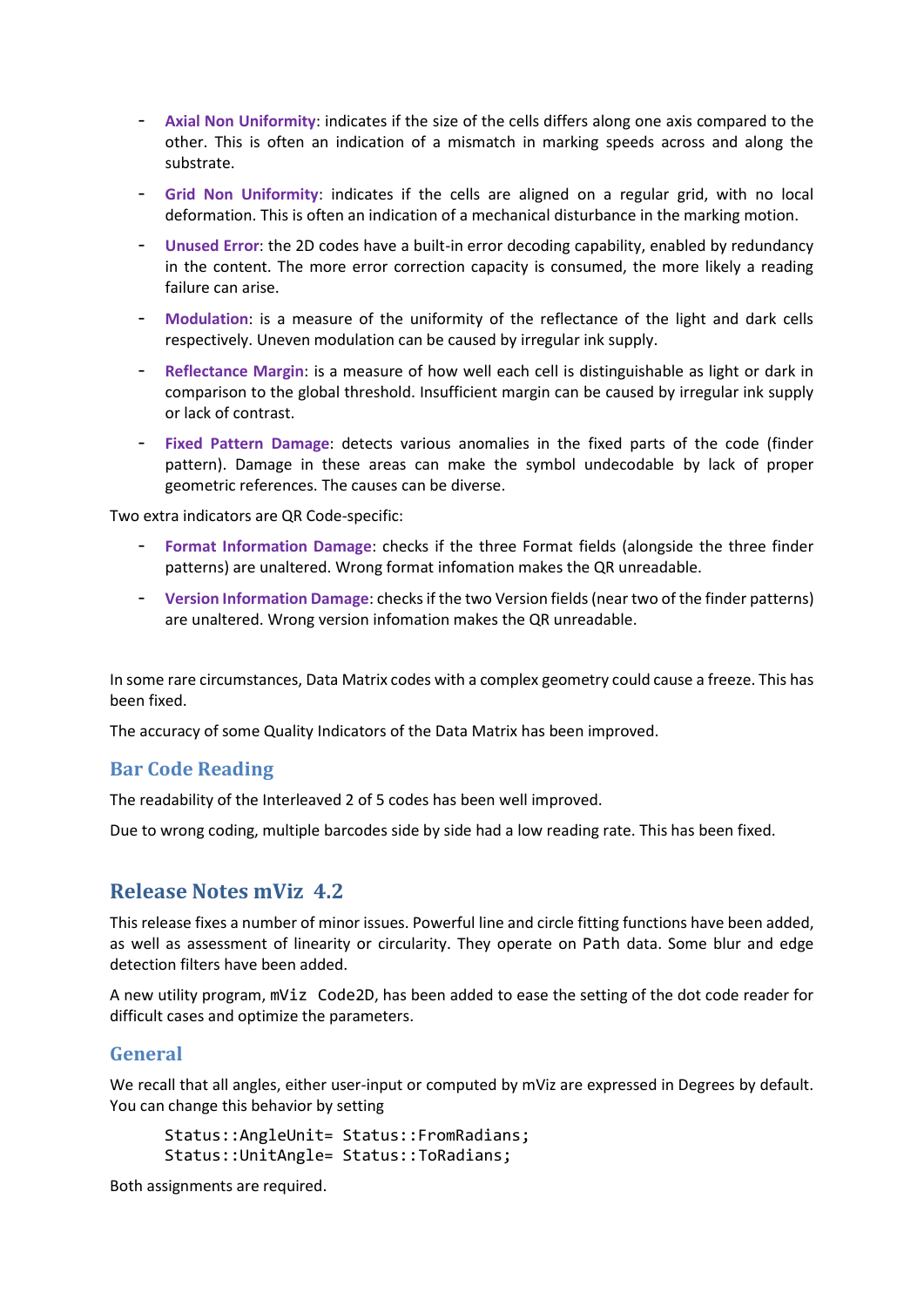The Image class now provides a method Area which returns the number of pixels in the current Window or whole image.

The Status::License function has been improved for easier assessment of plain/temporary license and presence/absence of a dongle. Note that for security reasons, the full documentation of this function is only delivered upon request to the Technical Support.

### **Image processing**

Several new fast filters have been added to support Gaussian and Canny filtering. They appear as Kernel::Binomial/5/7/9 lowpass filters, and as Canny/1/15/2 for the GradientType of the Kernel::Canny and EdgeMap::GradientVector/GradientMaxima/StrongEdges methods.

A filter Kernel::CannyPhase has been added, supporting one the above Canny GradientType. It returns the orientation angle of the gradient vector as a value in range  $[0..255]$ , corresponding to the angular ranges  $[0..360]$  or  $[0..180]$  (polarity invariant).

### **Blob Analysis**

The computation of features that require the gray values from the source image, namely Mass, Centroid, Ellipsoid, Average, Deviation, Minimum, Maximum and Histogram required the Window of the source image to be reset, for proper computation. This is no more required.

### **Code Reading**

The Extended Code 39 barcodes could fail to be properly decoded in case they included a nonterminating asterisk \* character. This has been fixed.

# **Gauging**

The Path object now supports fitting of a line or circle model to the points. This can be made in a standard or robust way, i.e. when there are alien "garbage" points in the data. Check the methods Path::FitLine and Path::FitCircle. Notice that these advanced functions require the Gauging or Calibration license.

The methods Path::LineDeviation and Path::CircleDeviation (for linearity and circularity assessment) have been enhanced to support explicit specification of the reference line/circle position by the user. The latter can also be obtained automatically by the above FitLine/FitCircle methods. This change will impact the code using them.

The negative indexing (i.e.  $n<sup>th</sup>$  from end) was not working correctly in the Decode method of the Edge gauges when a single edge polarity (Raising or Falling) was chosen. This has been fixed.

# **Template matching**

The Locator object now exposes the method EdgePoints, which retrieves the outline of a given instance of the template and stores them in a Path object. This method is meant for display purposes.

# **Release Notes mViz 4.1**

This is an intermediate release with miscellaneous improvements.

# **General**

The Limits objects (rectangle/window limits) can now save their settings and retrieve them from a file. Check the methods Read and Write.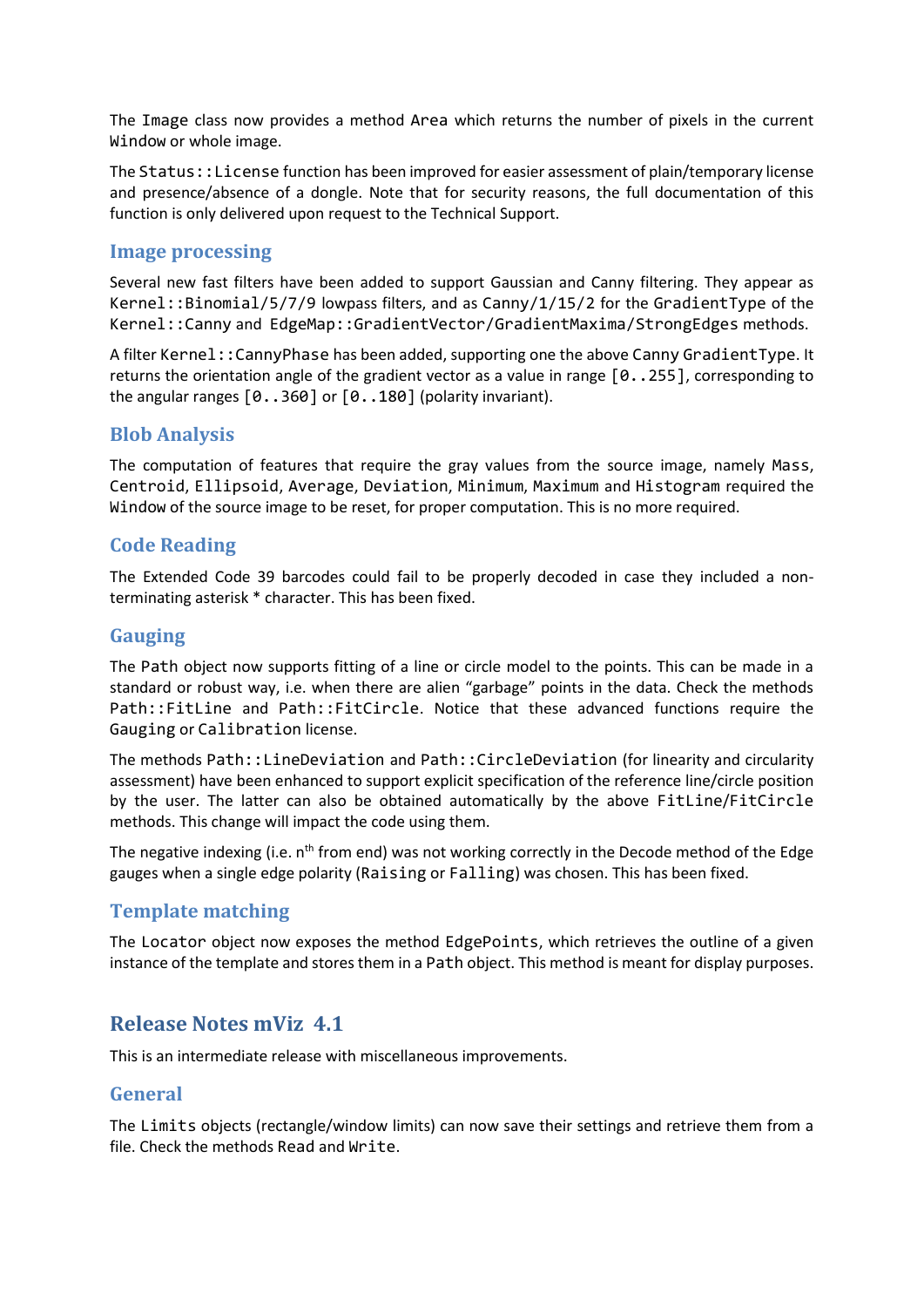The Quad object now has a SetCenter method with less arguments, to create a circle with no worries on the arguments.

### **Blob Analysis**

The Blobs context now has a method to pick the blob with the smallest or largest feature value. Check the method Blobs::ByFeatureFirst.

The Centroid and Ellipsoid features of a completely black blob (all pixel values equal zero) cannot be computed. This was causing an arithmetic condition. It is now handled correctly and the corresponding features are left as not-computed.

#### **Image processing**

The method Histogram::ShowNoise has been added to the image quality functions. It gives visual feedback about the intensity and distribution of noise in an image.

Methods Path::LineDeviation and Path::CircleDeviation have been added to assess straightness (smoothness) of straight and curves edges fond in a path.

New Gradient types have been added. They correspond to Canny filters of different strengths. Check the GradientTypes enumeration.

The Morpho:: Watershed image segmentation method now accepts images of type vector gradient (rather than grayscale gradient), such as those computed by the class EdgeMap.

### **Calibration**

The fitting of a Scaling model could result in wrong calibration parameters. This has been fixed.

### **Code Reading**

The 2D code reader now supports an "inking correction" feature. When the cells are too thin or too fat, morphological processing can be applied internally to improve the decoding rate. Check the property InkingCorrection. It should be clear that this feature is also usable with direct part marking.

The detection of the QR codes has been enhanced. Some cases such that one of the finder pattern (corner) is damaged can now be decoded.

The Grid grading Quality Indicators were not properly computed in mViz 4.0. This has been fixed.

### **Gauging**

The EdgeRectangle widget has a new working mode to measure thicknesses. The new property FourSides is true by default, which fits a rectangle. But when set to false, it will only fit two parallel sides, so that their distance can be obtained.

The EdgeArc object was not saving all required position properties with the methods Read/Write.

The functions EdgeRectangle::HitHandle and EdgeRectangle::Drag were not handling correctly the LengthHandle (sizing of the space aroung the rectangle edges). This has been fixed.

#### **mVizNET**

The Value objects Site and XY were missing many methods available in the native libraries. They have been restored.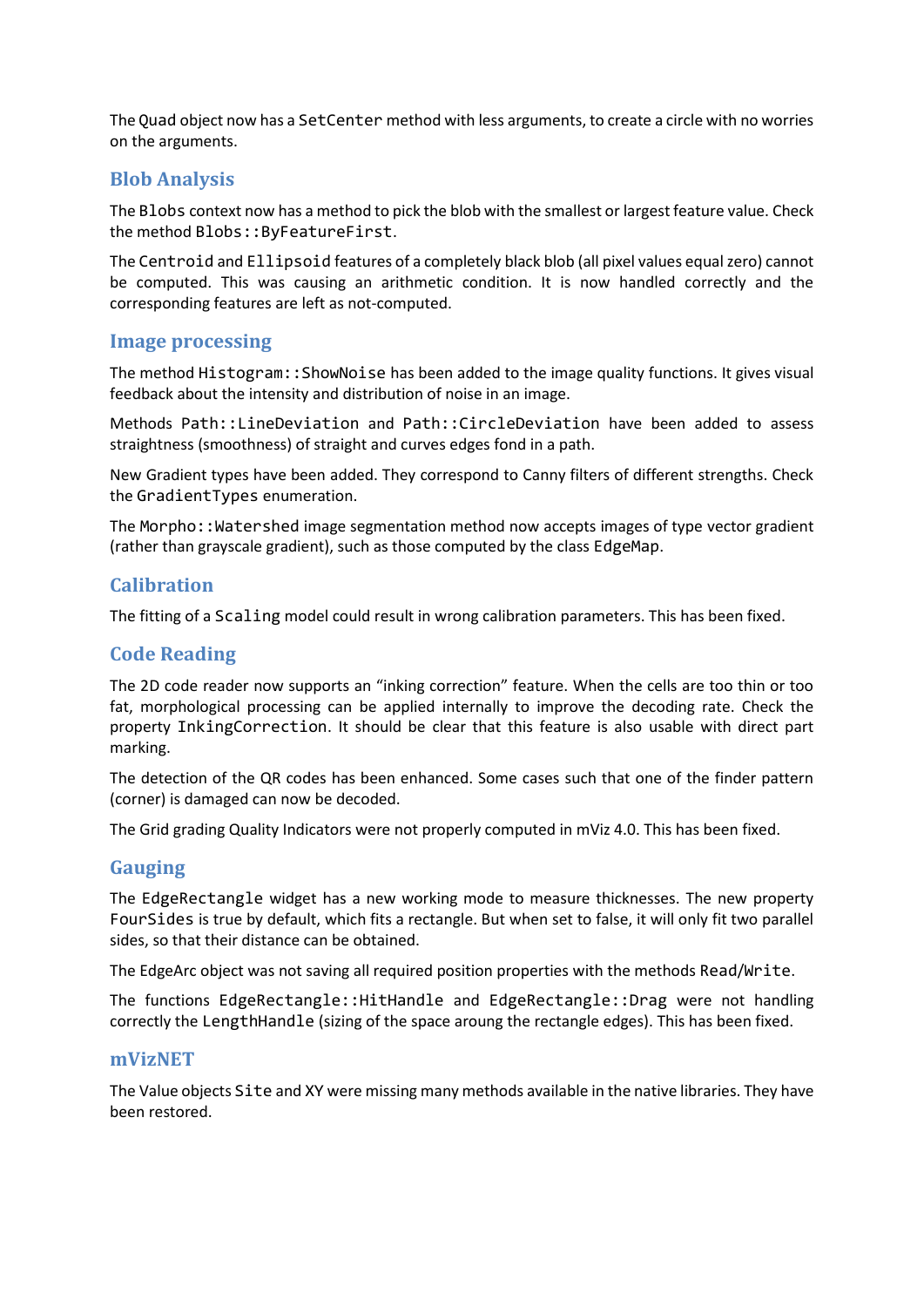#### **mViz+**

Some floating-point parameters such as CharReader::GapFraction or Geometry::CalibrateTarget::OriginRow/Column could not be set because of bad behavior of the widget. This has been fixed.

The method Geometry::Undistort following Geometry::CalibrateTarget was not operating. This has been fixed.

The method Blobs::ByFeatureFirst has been integrated.

The copy of a constant to a profile via Process  $\rightarrow$  Point to Point  $\rightarrow$  Profile Arithmetic... was not possible. This has been fixed.

Some operations on profiles could cause a fatal error because of wrong memory management. This has been fixed.

Note that problems that appear in mViz+ do not necessarily reflect problems in the library mViz.

# **Release Notes mViz 4.0**

The major features of this version of mViz is that the installer becomes 64 bits by default. And more Microsoft compilers are supported: Visual Studio 2008, 2010, 2012, 2013, 2015, and 2017.

The .NET wrapper is now compiled for the framework versions 3.5, 4.0 and 4.6.

The image reader/writer libraries have been upgraded to the most current versions: Png 1.6.37, Jpeg 9c and Tiff 4.0.10.

#### **General**

The settings of several mViz objects can now be saved to/retrieved from a disk file (all code readers, all measurement gauges).

The following file extensions are now accepted as aliases when saving/loading images: jpg/jpeg, tif/tiff.

The working range of the Image::HitHandle function was too large on a zoomed image. This has been fixed.

### **Blob Analysis**

The Gray1 image type (binary) is now supported for segmentation. Use the overload

int Blobs::Segment(const Image& Src, bool Above, bool Connexity8, int MinimumArea, int MaximumArea)

The method Blobs:: Segment working with adaptive thresholding ( $int$   $Size$  argument) and a mask was not using the mask and applied to the whole image. This has been fixed.

void Blobs::Segment(int Size, int Noise, const Region& Mask, const Image& Src, bool Above, bool Connexity8, int MinimumArea, int MaximumArea);

Due to a typo, sorting decreasingly on an integer feature was malfunctioning. This has been fixed.

#### **Image processing**

Several statistical functions were limited to an image size of  $2^{23}$  = 8 388 608 pixels. This limit has been increased to  $2^{31}$ = 2 147 483 648. The row width is limited to  $2^{15}$ -1=32767 pixels.